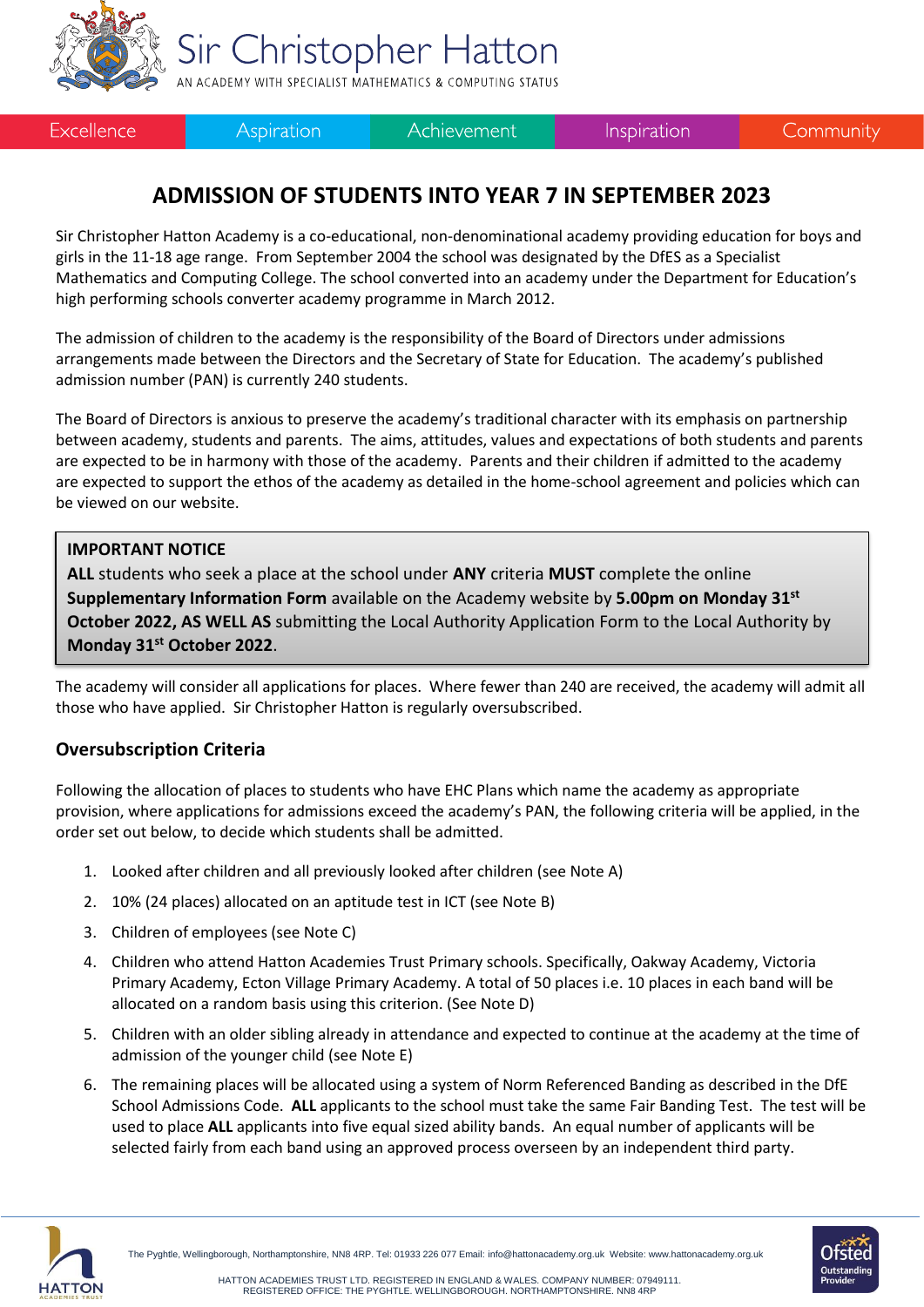

# Sir Christopher Hatton

AN ACADEMY WITH SPECIALIST MATHEMATICS & COMPUTING STATUS

#### Excellence

#### Aspiration

Achievement

Inspiration

Community

Note: Criteria 1, 2, 3, 4 & 5 will be applied strictly in the order stated above. Children allocated places under these criteria will also be included in the bands. These children will be allocated places from the bands first, before Criterion 6 is then finally applied. The total number admitted from each band will be equal. Where in any criterion the number of applicants exceeds the number of places available in a band, a process of random allocation will be applied. Such process will be overseen by an independent third party.

**ALL** students who seek a place at the school under any of the above criteria must complete the online Supplementary Information Form by 5:00pm on 31<sup>st</sup> October 2022, as well as submitting the Local Authority Application Form to the Local Authority by 31<sup>st</sup> October 2022.

Students who wish to have the opportunity of gaining a place under the Aptitude criterion must attend the ICT Aptitude Test. Applications to take the ICT Aptitude Test must be indicated on the online Supplementary Information Form available on the Academy website. The form must be completed by 4:00pm on Thursday 6th October 2022 at the latest. The ICT Aptitude Test will take place on Saturday 15<sup>th</sup> October 2022 - times to be confirmed after the 6<sup>th</sup> October deadline. There will be no further opportunity to be tested for aptitude after these dates.

ALL applicants will be required to sit a Fair Banding Test at the academy on Saturday 12<sup>th</sup> November or Saturday 19<sup>th</sup> November 2022 (times to be advised following the 31<sup>st</sup> October deadline) the results of which will be used to operate the banding system fairly.

#### **Allocation of places**

In all criteria where there are more applicants than available places, priority will be determined through a process of random allocation. Names of applicants will be selected at random in the presence of an independent observer.

#### **Notes**

#### **A. Looked after Children and Previously Looked After Children**

A looked after child is one who is (a) in the care of the local authority, or (b) being provided with accommodation by a local authority in the exercise of their social services functions at the time of making an application to the school.

This criteria includes children who appear to have been in state care outside of England and ceased to be in state care as a result of being adopted.

A previously looked after child is a child who was looked after but ceased to be so because they were adopted or became subject to a child arrangements order or special guardianship order.

#### **B. Aptitude test in ICT**

As a Specialist Mathematics and Computing Academy, the Board of Directors have decided that 10% (24) places are allocated on the basis of aptitude in Information Technology established by tests taken at the academy. Applicants are invited to take the ICT Aptitude Test at the academy on Saturday 15 th October 2022 **(time to be advised after the deadline).** 

The opportunity to take the ICT Aptitude Test must be indicated on the online Supplementary Information Form available on the Academy website. The form must be completed by 4:00pm on Thursday 6<sup>th</sup> October 2022 at the latest. **This form does not replace the Local Authority application requirements.**





The Pyghtle, Wellingborough, Northamptonshire, NN8 4RP. Tel: 01933 226 077 Email[: info@hattonacademy.org.uk](mailto:info@hattonacademy.org.uk) Website[: www.hattonacademy.org.uk](http://www.hattonacademy.org.uk/)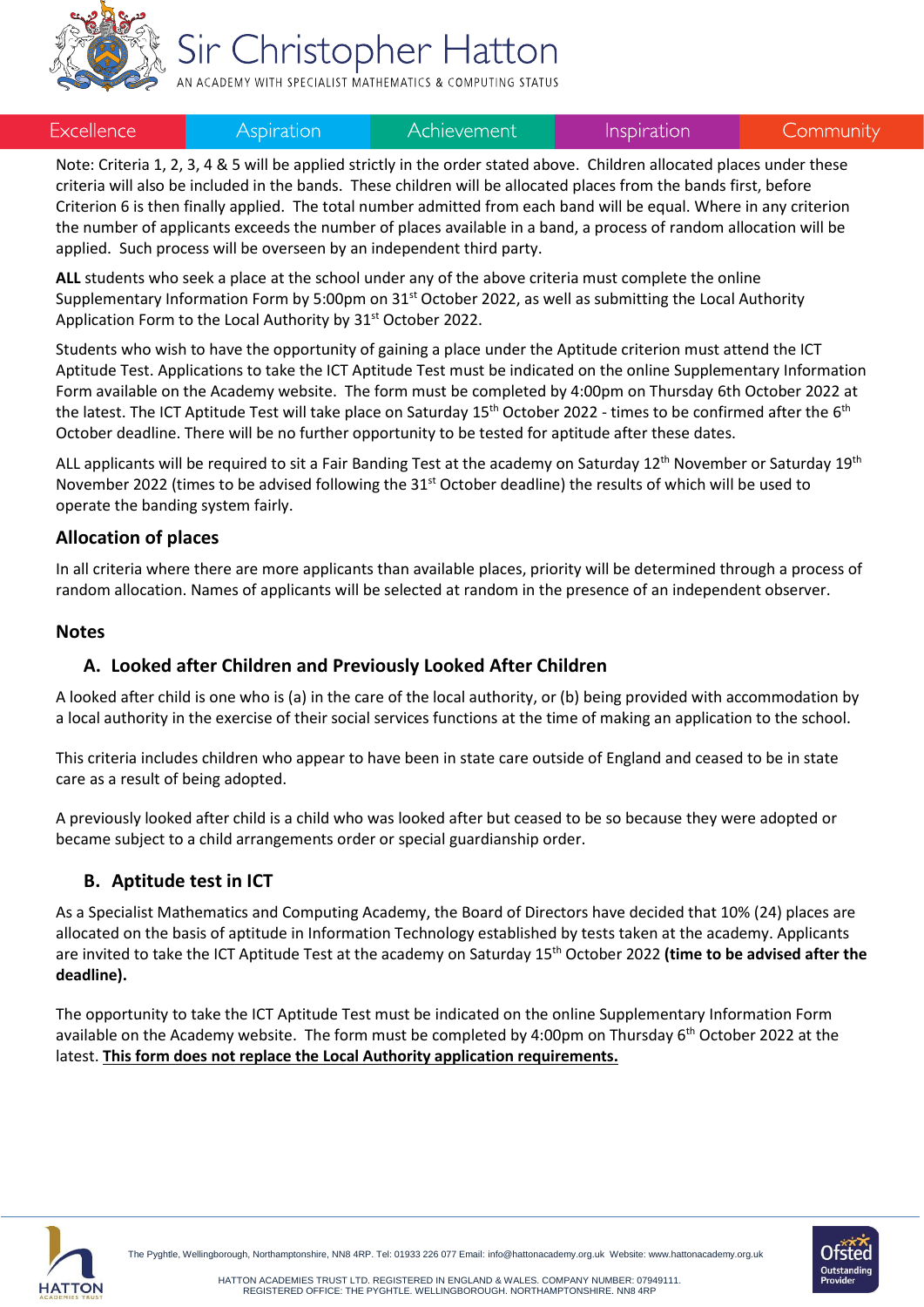

# Sir Christopher Hatton

AN ACADEMY WITH SPECIALIST MATHEMATICS & COMPUTING STATUS

Excellence

**Aspiration** 

Achievement

Community

### **PLEASE NOTE THE FOLLOWING**

- Your child does not have to take the ICT Aptitude test.
- If you choose for your child not to take this test, then any subsequent application for a place at the school will not be prejudiced.
- If your child does sit the test then the result of this will not prejudice any subsequent application for a place at the school.

## **C. Children of employees**

Priority will be given under this criterion where:

- The member of staff has been employed at the school for two or more years at the time at which the application for admission to the academy is made, or
- The member of staff is recruited to fill a vacant post for which there is a demonstrable skill shortage.
- This criteria includes all full and part-time teaching and non-teaching staff
- For this category a child in permanent residence for over 50% of their time counts and this can be the child of a staff member or the child of a staff member's partner.

## **D. Trust Primary schools**

The Directors have agreed to give a preference of 50 fair banding places to primary schools in Hatton Academies Trust. Specifically, Oakway Academy, Victoria Primary Academy, Ecton Village Primary Academy. If the number of applicants from the trust primary schools exceeds 50, any applicants who are not successful in this criteria will have their application considered in criteria 5 and 6.

(Please note that this criteria does not limit the number of places linked to Hatton Academies Trust to only 50 but does guarantee a minimum of 50).

## **E. Sibling Link.**

The presence of an older brother or sister at Sir Christopher Hatton Academy at the time of the student's intended admission. For the purposes of this criterion, 'sibling' is taken to include a stepbrother/sister, half-brother/sister, or child who is adopted or fostered, in all cases provided they are living at the same address.

## **Further information**

## **Application form**

An online application form must be completed for all applicants via the academy website. The form includes the option to register for the ICT Aptitude test. Please note that the deadline for applying for the ICT Aptitude Test is 4:00pm on Thursday 6<sup>th</sup> October 2022. The deadline for registering for the fair banding test is Monday 31<sup>st</sup> October 2022.

## **Appeals**

If for any reason a student is not offered a place at Sir Christopher Hatton Academy, the parents or carers may appeal by completing a Notice of Appeal form. The Notice of Appeal and guidance notes for parents are available on our website.



HATTON ACADEMIES TRUST LTD. REGISTERED IN ENGLAND & WALES. COMPANY NUMBER: 07949111. REGISTERED OFFICE: THE PYGHTLE, WELLINGBOROUGH, NORTHAMPTONSHIRE, NN8 4RP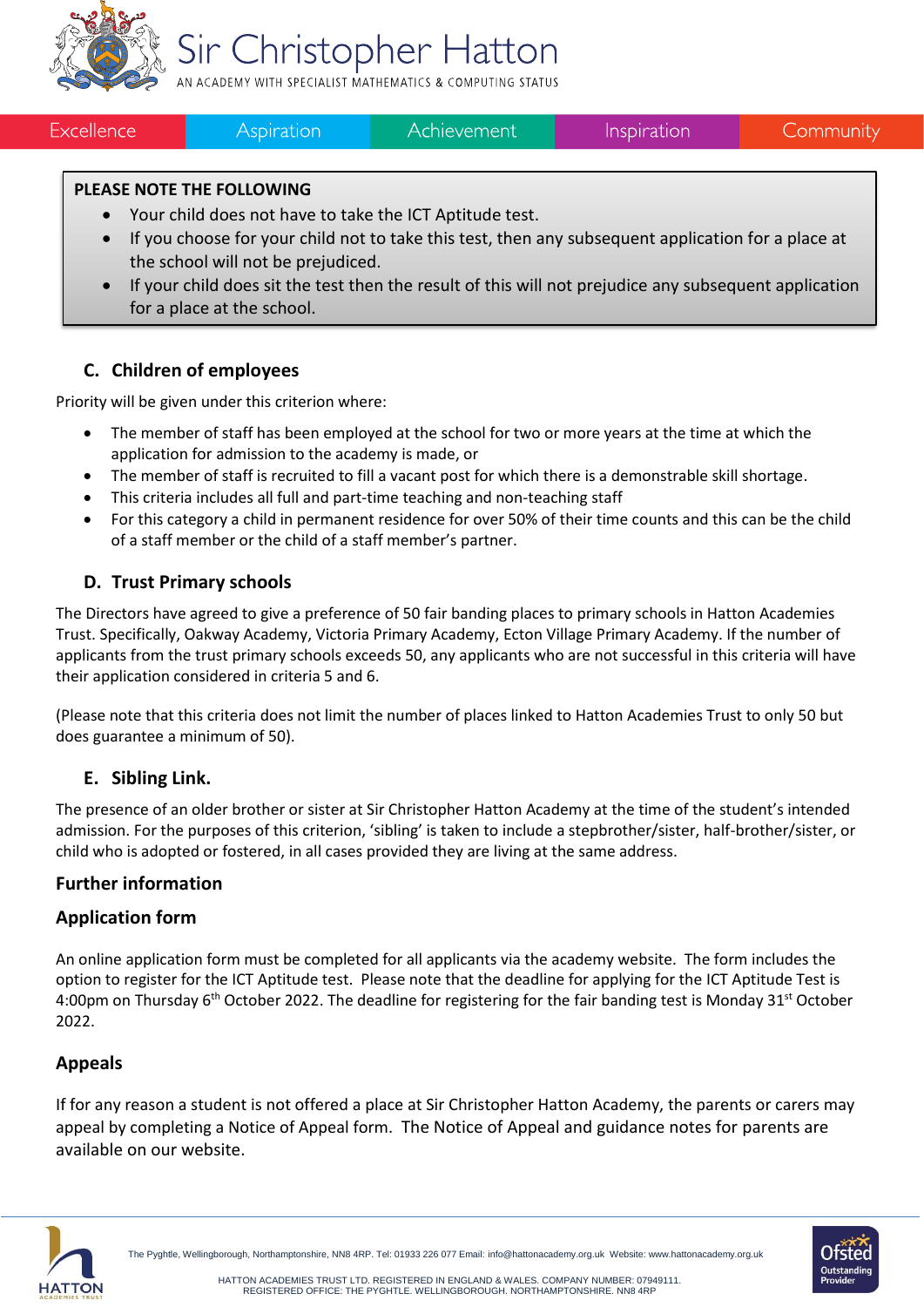

Excellence

Aspiration

Achievement

Inspiration

Community

## **Distance Criteria**

Distance to the academy is not considered as part of the admissions criteria. Therefore, the distance from the applicant's home address to the academy has no bearing on any application that is submitted.

Sir Christopher Hatton AN ACADEMY WITH SPECIALIST MATHEMATICS & COMPUTING STATUS

### **Waiting list**

The academy will maintain a waiting list for the first term of the academic year of year 7 admission. **Any parent wanting their child to be included on the waiting list should complete a waiting list form available on our website.**

The position on the waiting list will be determined by the priority order of the admission policy and nothing else.

Where a place becomes available an offer will be made to the child who has highest priority in the waiting list. The position on the waiting list may change. They may move up or down each time a child is added or removed, or when the change in circumstances of the child requires him/her to be considered against a different priority order of the academy's oversubscription criteria.

Parents are advised to contact the academy, if they want their child's details to be kept on the waiting list, from the spring term onwards.

#### **Withdrawing an offer of a place**

The academy reserves the right to withdraw an offer of a place if it was made in error, a parent fails to respond to the offer of a place within a reasonable period of time, or it is established that the offer of a place was obtained through a fraudulent or misleading application. Where a parent fails to respond to the offer of a place, the academy will give the parent a further opportunity to respond and explain to them that the offer of a place will be withdrawn unless they respond by the specified date. Where an offer of a place is withdrawn on the basis of misleading information, the academy will consider the application afresh, and will offer a right of appeal if admission cannot be offered.

#### **Admission of children outside their normal age group**

As a general rule, the academy would expect children to be educated in their normal age group. Parents of gifted and talented children, or those who have experienced problems or missed part of a year, for example due to ill health, may decide to seek admission to a year group outside their child's normal age. The academy will make a decision based on the circumstances of each case and will advise parents of the information they are required to submit with their application. In some certain circumstances the academy may determine that a child is to be educated in another year group apart from their age range. Any such decision will be determined on educational grounds and will be a condition of admission to the academy.

#### **Open Weeks and Evening**

The academy is open to visits by appointment from Monday 19th September to Thursday 20th October 2022. Appointments are available to book via Main Reception from Monday 12th September.

Our Open Evenings will take place on Monday & Tuesday the 3rd and 4th October 2022. Further information will be available in September.





The Pyghtle, Wellingborough, Northamptonshire, NN8 4RP. Tel: 01933 226 077 Email[: info@hattonacademy.org.uk](mailto:info@hattonacademy.org.uk) Website[: www.hattonacademy.org.uk](http://www.hattonacademy.org.uk/)